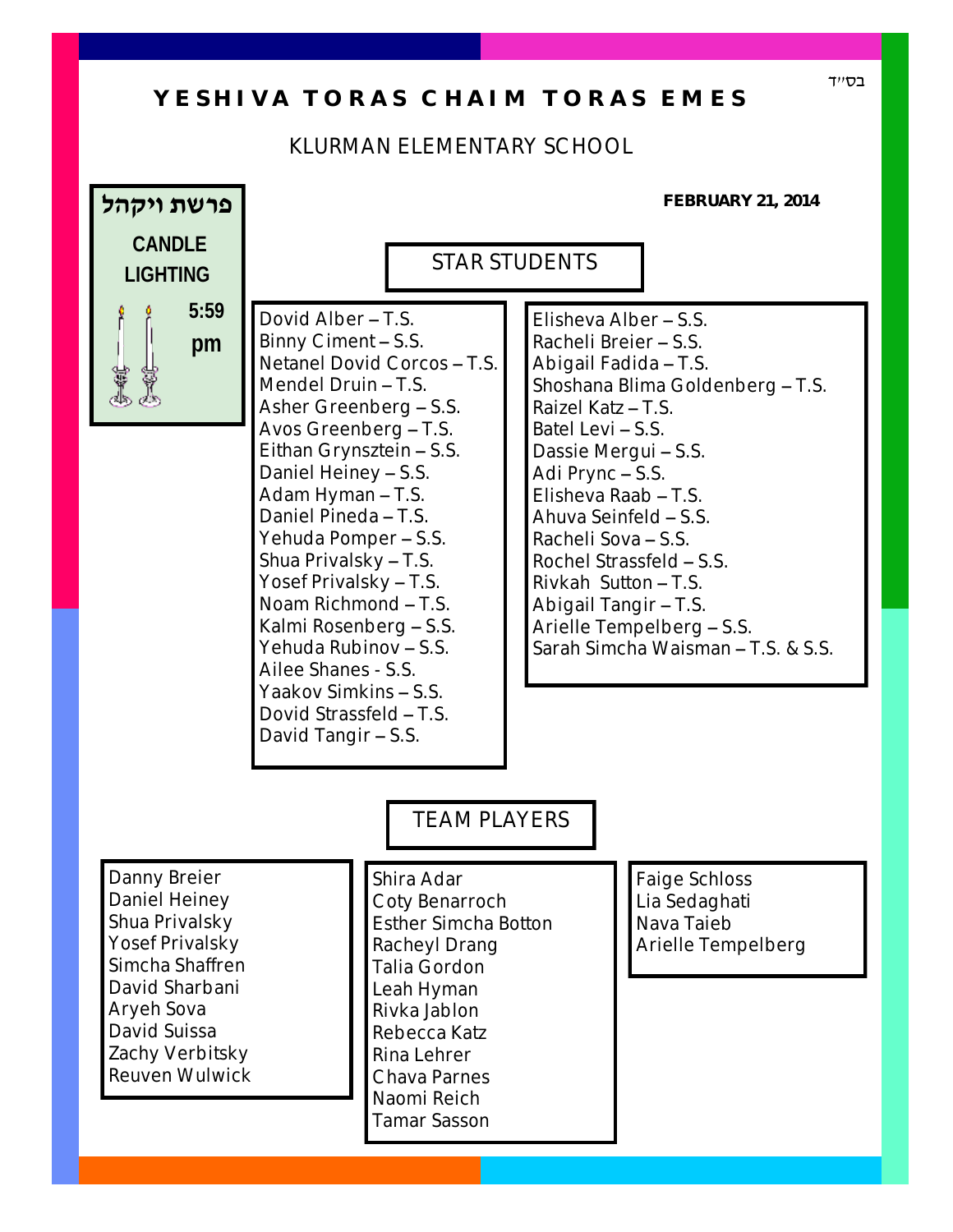# **YEDIOS HATORAH BONUS POINTS!**

All students who correctly answer these questions by Monday, February 24 will receive **bonus points on the next tests!** 

### Last week's questions:

**עַשֶרֵת הַדִּבְּרוֹת?** 1.What is the fifth of the 2.What Bracha do you make when you eat a new fruit, put on new clothes, or it's your first time doing a mitzvah?

3.Which direction do we face when Davening?

#### Last week's answers:

 and father your Honor **כַּבֵּ ד אֶ ת ָאבִ יָך וְ אֶ ת אִ מֶ ך**-- 1. mother

#### **בָּ רוְּך אֲ תָּ ה ה' אֶ ֹלקֵ ינוּ מֶ לְֶך הָ עוֹלָם שֶׁ הֶ חֶ יָנוּ וְ קִ יְמָ נוּ** 2. **וְהָגִיעָנוּ לַזְמַן הַזֵה**

#### East **מִ זְ רָ ח**-- 3.

Yasher Koach to the following students who gave correct answers:

| Kayla Bracha Lefkowitz | Shira Adar              |
|------------------------|-------------------------|
| Gabriella Chattah      | <b>Esther Nahon</b>     |
| Rochel Schloss         | Penina Bergida          |
| Esti Schwartz          | Batel Levi              |
| Elisheva El-gad        | Shifra Braunshweiger    |
| Rochel Strassfeld      | Orly Adar               |
| Adiel Elkayam          | Leah Corcos             |
| Hadassa Jablon         | <b>Avital Gutfreund</b> |
| Noa Gutfruend          | Dovid Strassfeld        |
| Netanel Corcos         |                         |

#### This Week's Questions:

What is the Bracha you make when you see lightning? (3 Points)

What are three of the seven Mitzvos of **ני נח** What (1 point each)

Answers should be written down with your name and grade and placed into the box marked Yedios HaTorah in the office. Good Luck!!

## **PARSHA QUIZ**

Last week's Question:

**Where does the "finger of Hashem" come up in this** 

 **?פרשה**



**Bonus: Where else in the Torah is the "finger of Hashem" mentioned?**

Last week's Answer:

The אצבע אלקים were written with the the "finger of Hashem" (לא יח)

Bonus: During the מכה of כנים, the Egyptian musicians said the plague was an אצבע אלקים

## (ח טו)

### **This week's Question:**

**Where are כנפים - wings mentioned in this פרשה, and what are they spread over?**

## **PESACH CANDY SALE**

We hope to that everyone has turned<br>We their Pesach candy order forms by  $\bigvee$  e hope to that everyone has turned in today's deadline. We will notify you when the orders come in.

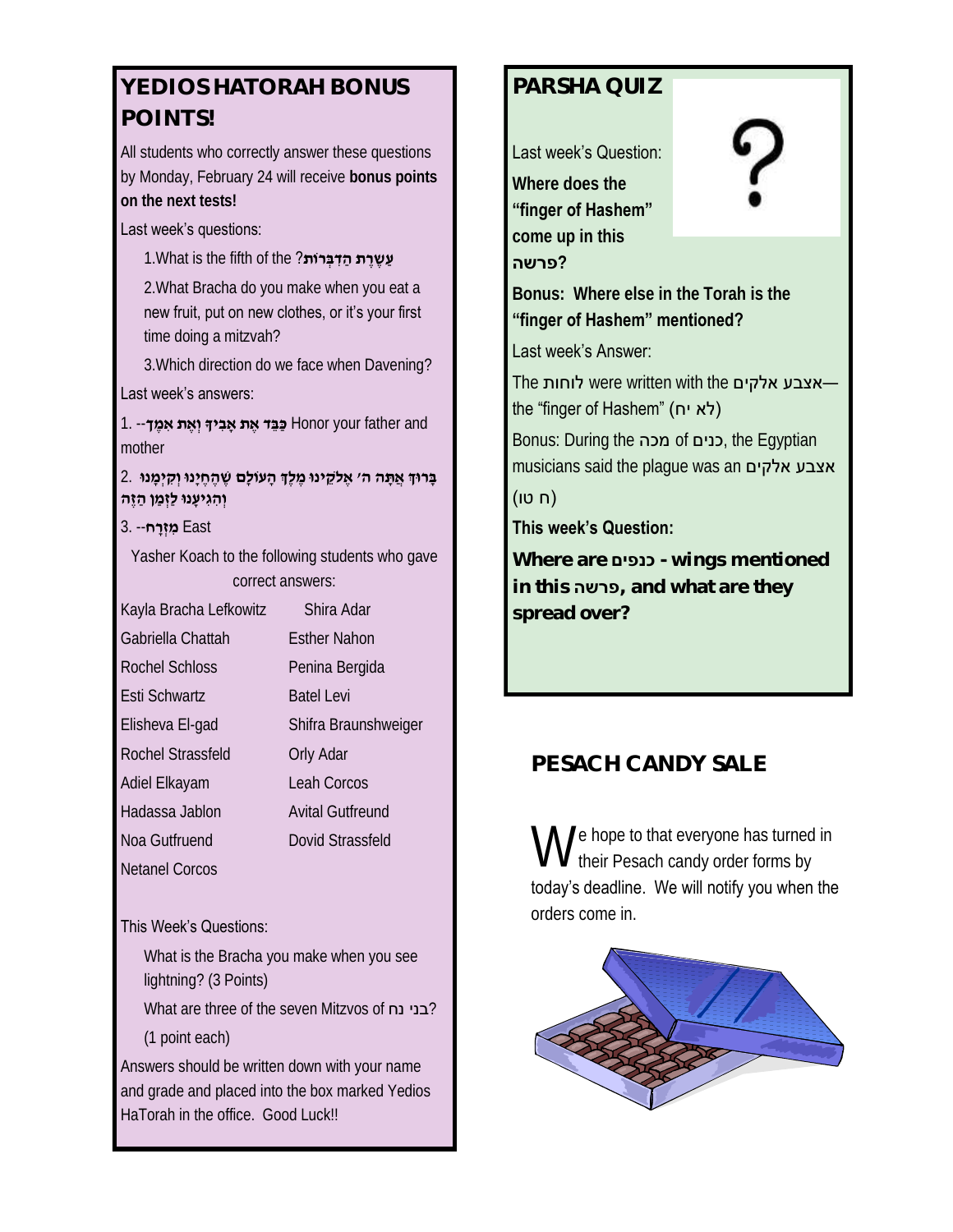# **LOST & FOUND**

A s of press time, here are more than 20 unclaimed jackets and sweaters in our Lost & Found boxes. It would be a shame to donate cloth-



ing that our students are still in need of, simply because no one is claiming these items. Please make a point of checking our boxes this week as we will be sending all items to The Community Closet on Friday, February 28.

# **KIDS FOR KOSHER FOOD BANK**



T he Food Bank depends on

everyone's participation to help combat hunger in our community—one meal, one person at a time. For the month of February, the specific items requested are rice, hamentashen, raisins, canned tuna and salmon, and Ziploc bags. Keep in mind that all the food must be either OU, Chaf-K, O-K, or Star-K certified, making it suitable for any family. Thank you for your continued help. Please bring your donations to the boys' office. *Yasher Koach!* 

# רפואה שלמה

**Mina Yehudis bas Mesouda Dovid Tzvi Aharon ben Alte Rochel Dov Berish Nachum ben Esther Michla Rivka bas Chana Tinok ben Chana Basya Raytz bas Sarah Chaim Kalman Klonimus ben Chaya Sara**



T o Mr. and Mrs. Judd Zisquit and family on the birth of a grandson, born to their son Justin and Efrat Zisquit.

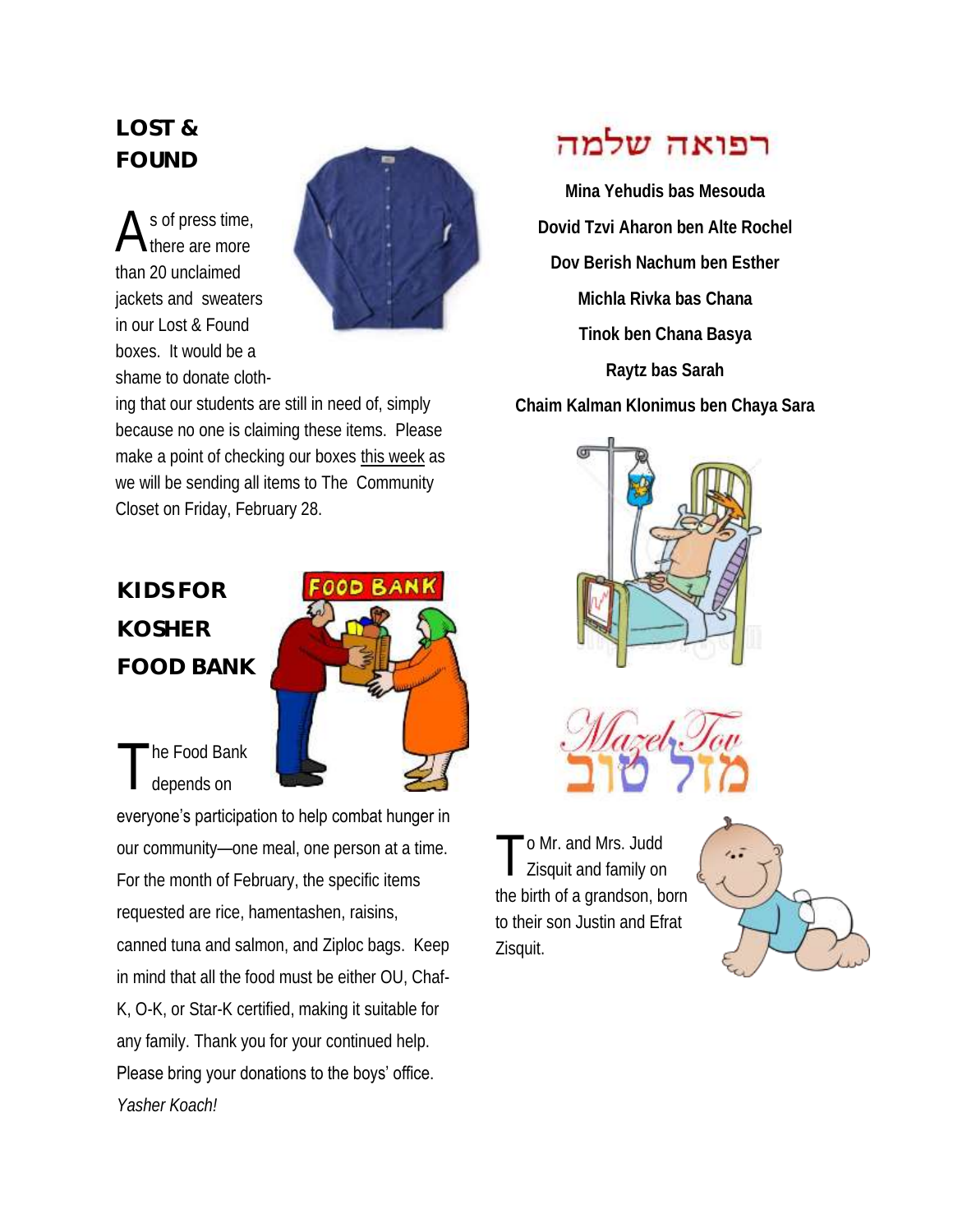

*Erev Shabbos Parashas Vayakheil 5774*

Dear Parents,

There was a fascinating article in a copy of Binyan Magazine a few weeks back about a new way that electricity is being generated. It caught my eye for its implications for us and our children, more than any practical use that may come of it.

A unique floor tile has been designed that is able to capture energy produced when it is pressed by a certain amount of force. This means a running or jumping child presses down on the special floor tile and the force of the child's movement is converted into a small amount of electrical power. Just as a solar cell captures energy from the sun and converts it into electricity, special sensors built into the tile take the stomping, jumping, bounding impact of an energetic child and produce a tiny amount of electrical power. A few schools in England actually generate enough electricity through such tiles to power all the lights in the school!

How brilliant! Take an unappreciated, frequently annoying, seemingly useless facet of young children – their incredibly high energy levels and rather than complaining about it or merely tolerating it – some genius is now converting that energy to produce electrical energy! How inspiring to think that among the least likely to be useful phenomena of the earth's existence – bouncy, 'trouncy' children - someone may have enabled such a total paradigm shift, that rather than being a source of exhaustion, those jumpy kids may free the world from dependence on fossil fuels!

Roshei HaYeshiva Rabbi Binyomin Luban Rabbi Yisroel Y. Niman Rabbi Mordechai Palgon

Founding Rosh HaYeshiva Rabbi Bentzion Chait

Principal Rabbi Kalman Baumann

Secular Studies Principal Dr. Deborah Lerer

**Assistant Principal** Rabbi Noam Grossman

President Dr. Allan I. Jacob

President Dr. Jonathan Rubin

Vice President Rabbi Moshe Lehrfield

continued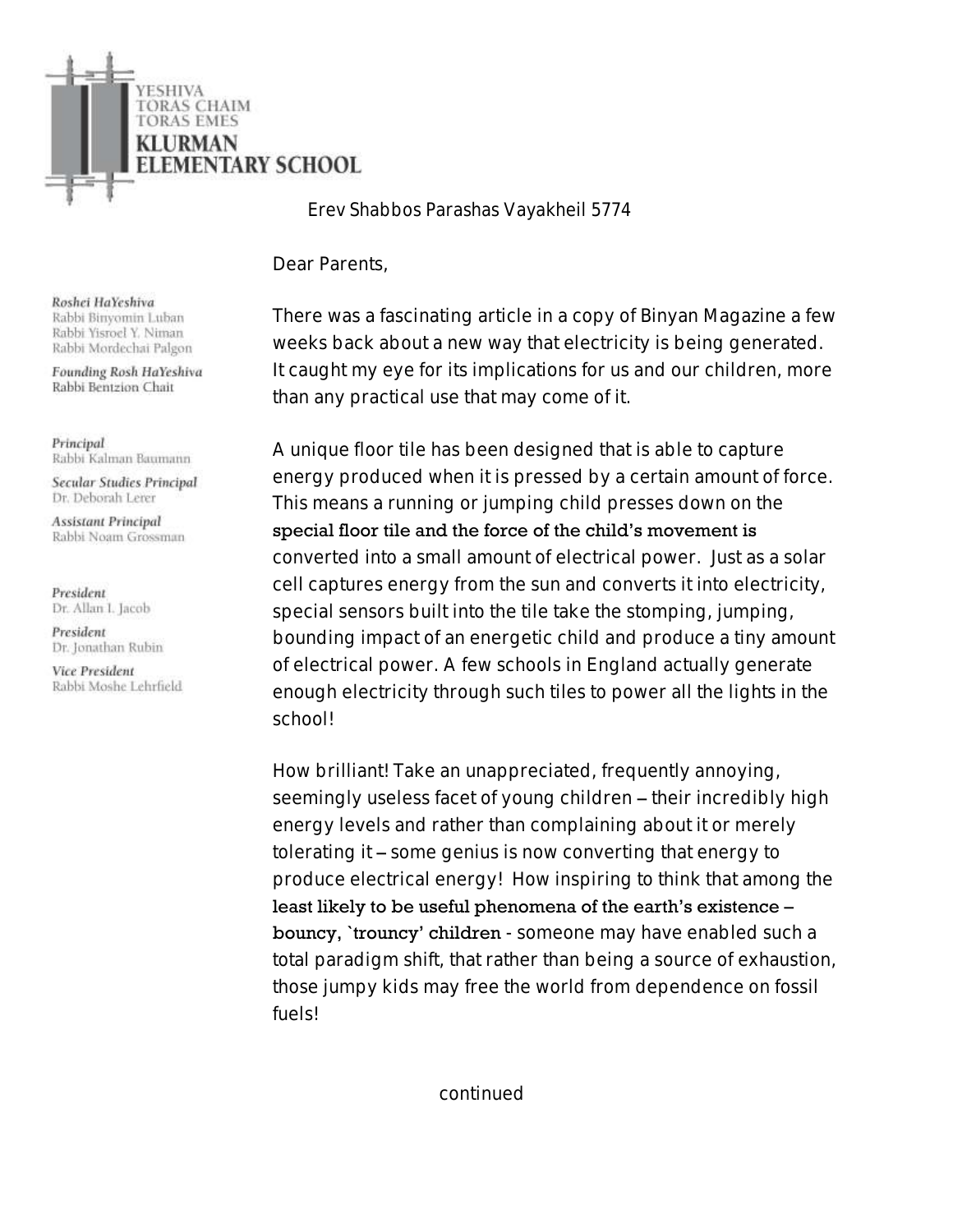## Page 2

Incredible! Now let's take a deeper look into a child's *neshama*. If the latent power of a child can be converted into a force for the powerful benefit of mankind, how much more so a child's inner power.

We cringe at a child's temper, impatience, self-centeredness and uncontrolled fearlessness. Perhaps, however, we should be giving thought to the potential positive uses of those energy sources. If a jumpy, hyperactive child's energy can be harnessed to produce useful electricity, what can a restless soul, a free spirit, a fiercely independent young person produce? Do we dare sell our children short by focusing exclusively on the troubles caused by their emotional turmoil? Should we not be looking at the hidden potential contained in an assertive, fearless, impatient young child, an aggressive `researcher'? That potential may very well translate into the child becoming a titan of industry, bold entrepreneur, great *Talmid Chacham*, leader of a community or teacher of rebellious teenagers!

The greatest gift we, parents and teachers alike, can give our children, is to take a new deeper look at their behavior. If we look through a lens that focuses on the potential sources of compassion, spiritualism, independence, assertiveness, selfassuredness, courage, gratitude and sensitivity for others, we may see an entirely new child unfold before our eyes. Rather than concentrating on their shortcomings, we can focus on these latent power sources and nurture them, develop them and channel them into conduits for real accomplishments in life.

Once we transform our image of a child from that of an endlessly bouncing bunny rabbit, into one of a great turbine generating power to illuminate and energize the lives of others, we can begin to recognize the spiritual greatness and emotional power that lies just beneath the surface of each and every child.

Best wishes for a *Shabbos* of power and illumination,

li Lalman Rabbi Kalman Bauma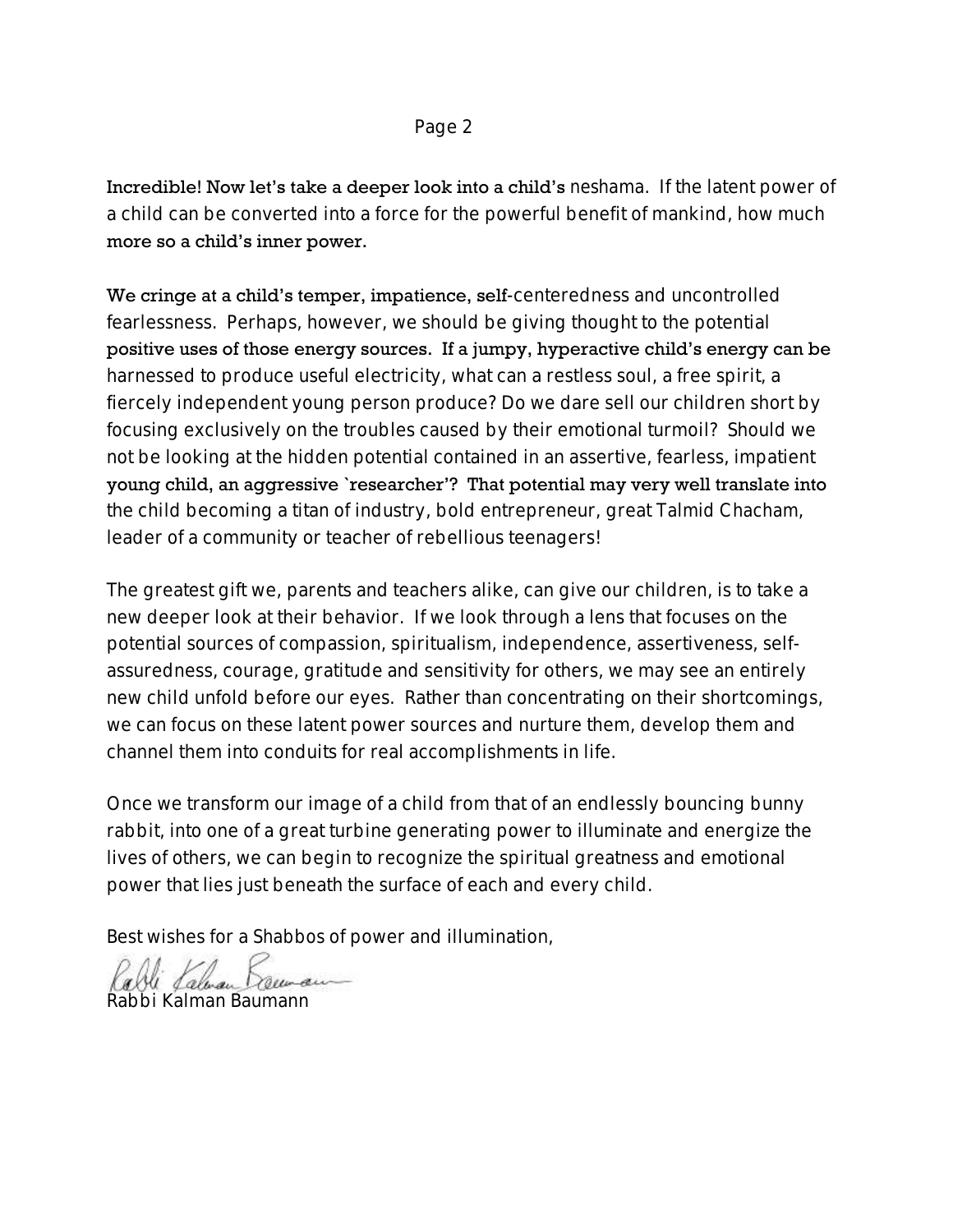# **ABRAHAM LINCOLN VISITS 3B**

…That government of the people, by the people, and for the people, shall not perish from the earth." These were the words spoken by Abraham Lincoln, the sixteenth president of the United States when he addressed our Terrific Third grade boys last week. President Lincoln came to the class, dressed in his traditional stovepipe hat, crosstie and black suit. His very tall stature in no way reflected his true humility as a person and the great qualities he possessed as a leader of our country. He spoke about his accomplishments, the pain of the Civil War, and the abolition of slavery.

Many thanks go to Rabbi Reznitsky for performing the role of President Lincoln. The boys thoroughly enjoyed the visit and wrote individual thank you notes expressing their appreciation.

Our integrated social studies unit celebrated the achievements of two of our greatest presidents: George Washington and Abraham Lincoln. Picture card writing by the students reflected their sentiments about freedom in America as symbolized by the American flag. The students' writings are on display outside our classroom.

It was an exciting week of new learning opportunities for our Terrific Third grade boys.

Mrs. J.M. Scott

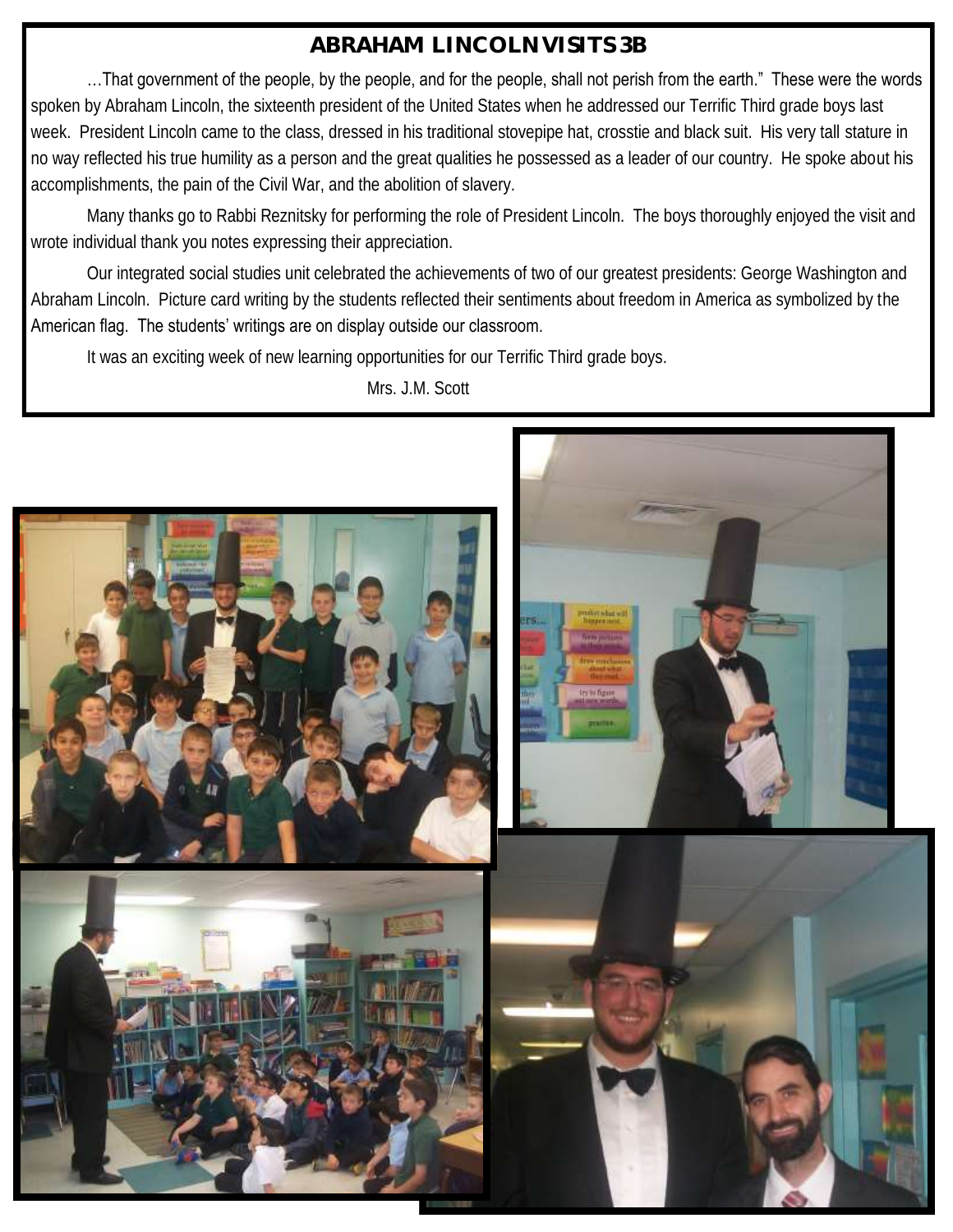# **5B HASCHALAS GEMARA**

**This Monday, the fifth grade boys celebrated a monumental milestone of Haschalas Gemara!! After spending the first half of the year learning Mishnayos, the boys have spent the last few weeks going through an introduction to Gemara. On Monday, the program began with each boy giving a short presentation to the class explaining why he was excited to begin learning Gemara, and why this was meaningful to him.. Rabbi Baumann then inspired the boys by explaining to them the opportunity they have to learn Gemara and how they are now the new "bearers of the torch" of our Mesorah. After receiving their Gemaros, the boys had the opportunity to begin learning the Gemara on Perek Eilu Metzios with Rabbi Grossman. The program was thoroughly enjoyed by the boys along with many proud parents, grandparents and great grandparent. Mazel Tov!**

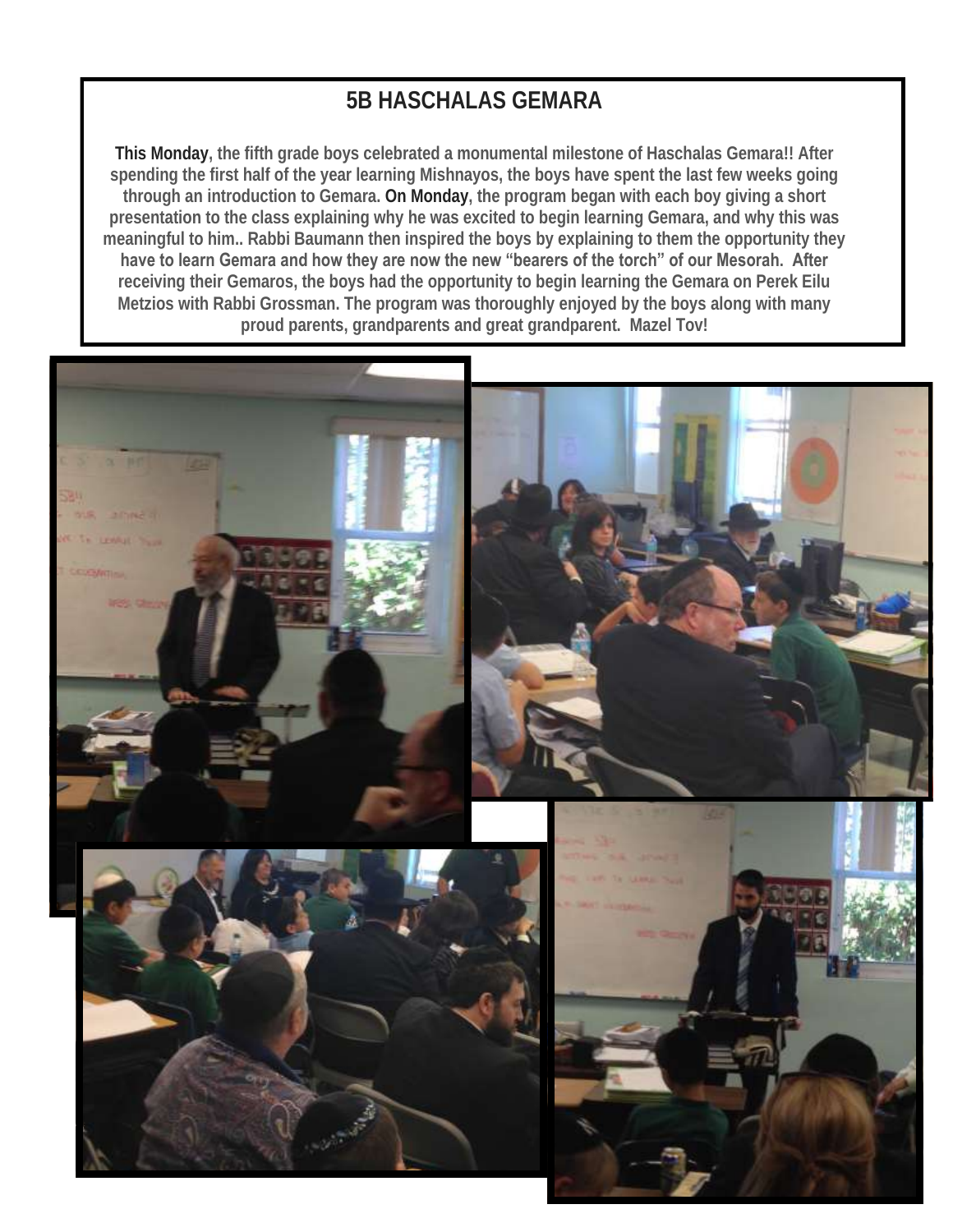# **5B ELECTIVES**

This Sunday, we concluded our first session of electives. The boys in grades 3-5 have finished 4 sessions learning and exploring in an interactive, fun manner. In Hatzala, given by Mr. Mendy Breier, the boys learned about how to respond in case of an emergency and saw different equipment used by real Hatzala members. In Art, by Rabbi Gavriel Grossman, the boys created and designed pottery projects relating to Tu Bishvat and Purim. In Safrus, by Rabbi Schiff, the boys learned how to form the letters used in the Torah, and experienced using a real ink and quill. The program will continue after Pesach and the boys will be able to choose their next elective. We can't wait!

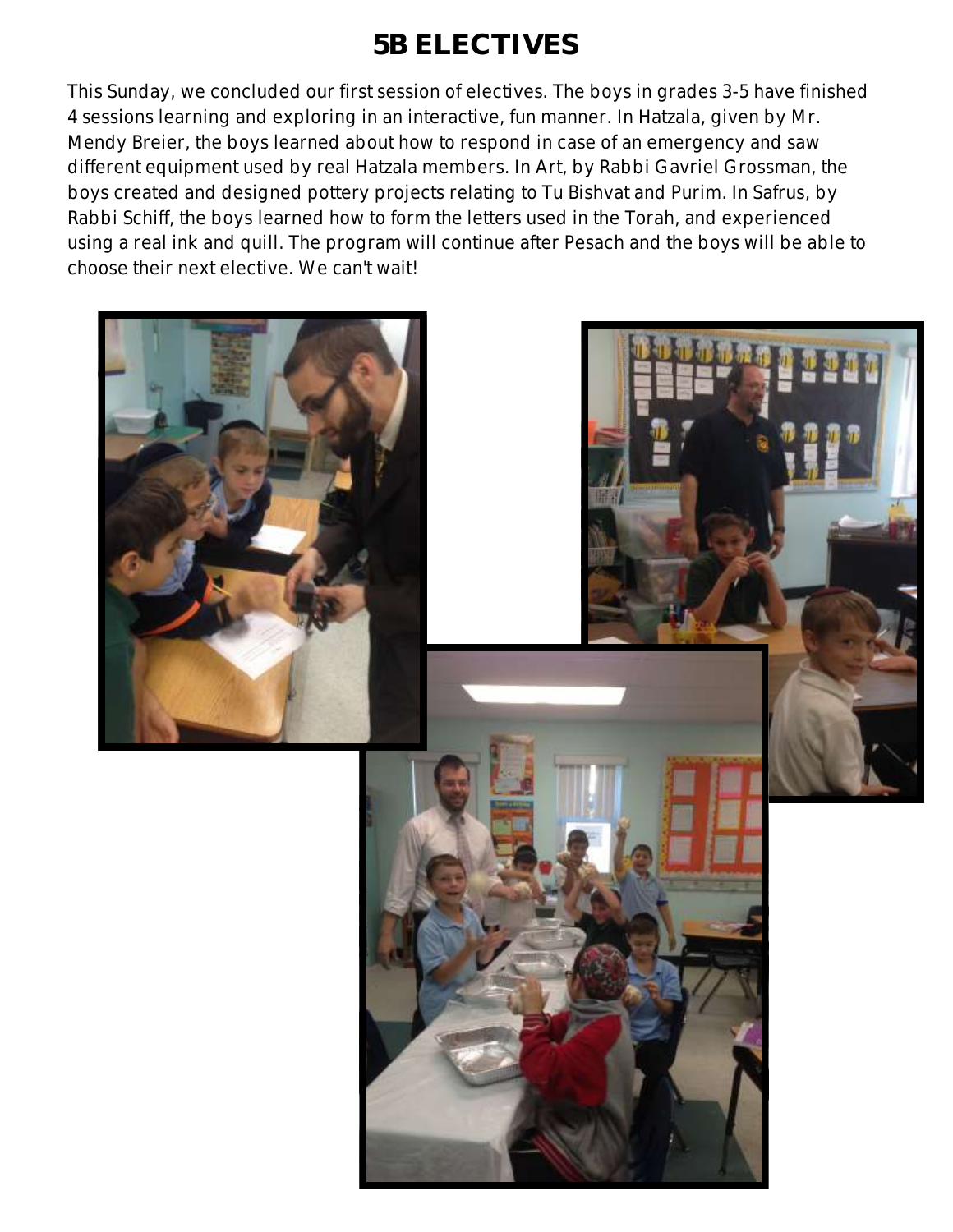# PURIM KATAN

Last Friday the fifth graders delivered more than just pizza into the classrooms. Everyone felt the Purim spirit in the air as we created and wore our Purim katan do it yourself masks.